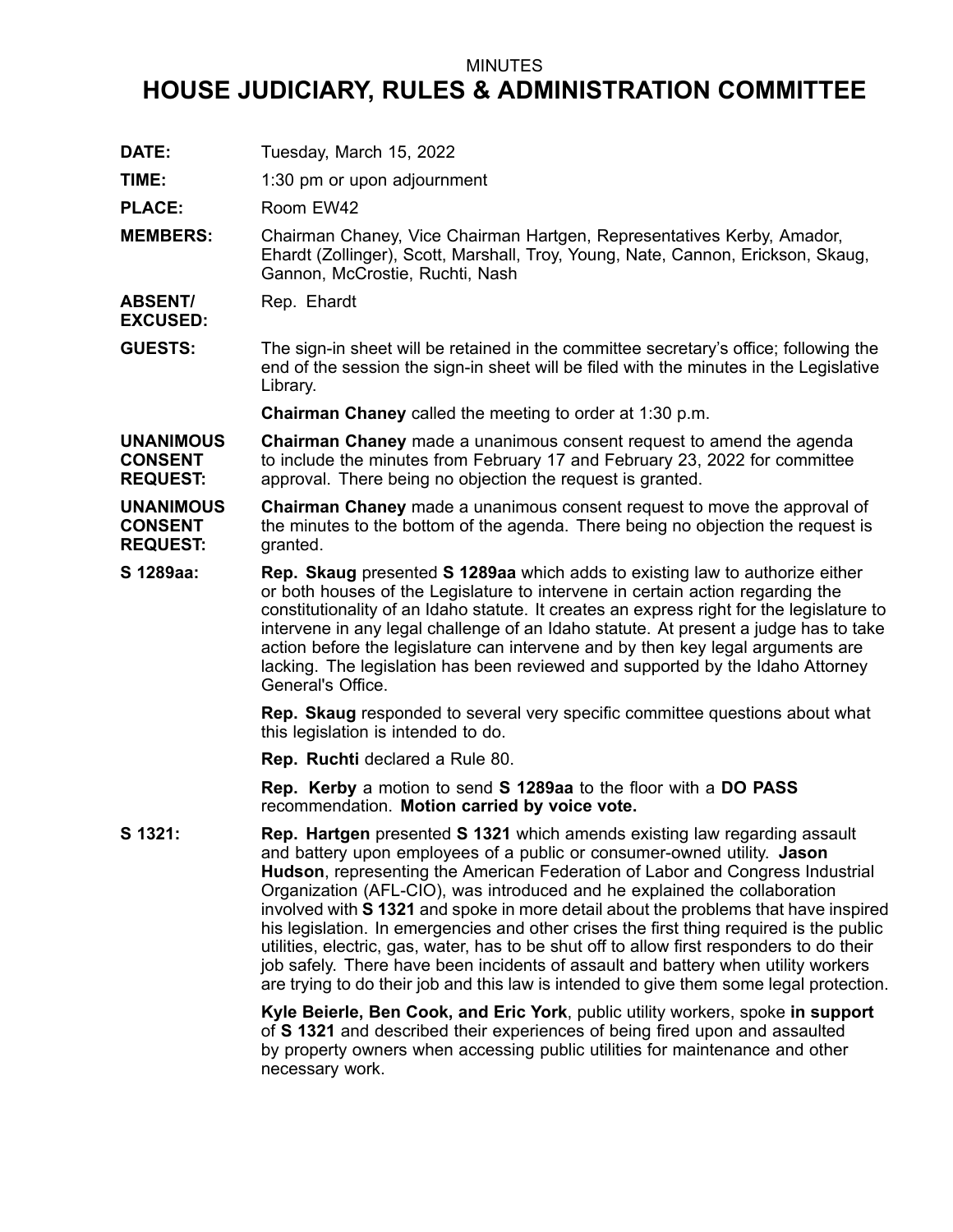**Will Hart**, Executive Director of Idaho Consumer Owned Utilities Association (ICOUA), and representing twenty-one different rural electric cooperatives and municipal power companies across Idaho, spoke **in support** of **S 1321**. He explained that instances of assault on their front-line workers, especially linemen and those who work with first responders, have increased over the past 3-4 years.

**MOTION: Rep. Troy** made <sup>a</sup> motion to send **S 1321** to the floor with <sup>a</sup> **DO PASS** recommendation.

> During committee discussion concerns were raised about the section of code this amendment is being placed in.

- **MOTION:** Due to the motion maker's absence **Rep. McCrostie** made <sup>a</sup> motion to send **S 1321** to the floor with a **DO PASS** recommendation.
- **ROLL CALL VOTE:** A roll call vote was requested. **The motion carried with <sup>a</sup> vote of 11 AYE, 3 NAY, 3 ABSENT/EXCUSED.** Voting **in support** of the motion **Reps. Kerby, Amador, Marshall, Cannon, Erickson, Gannon, McCrostie, Ruchti, Nash, Hartgen, and Chaney.** Voting **in opposition** to the motion **Reps. Scott, Young, and Nate. Reps. Ehardt, Troy, and Skaug were absent/excused. Rep. Hartgen** to sponsor the bill on the floor.
- **S 1322: Rep. Hartgen** presented **S 1322** which amends existing law to revise provisions regarding address verification and registration of sexual offenders. **Director Ashley Dowell**, Pardons and Parole Commission, and Chairman of the Sex Offender Subcommittee of the Idaho Criminal Justice Commission (ICJC), was introduced to explain the bill further. She explained that the ICJC Sex Offender Subcommittee was assembled to review germane statutes and identify, remove or revise statutes that are unclear, unconstitutional, unenforceable or no longer in use. The Sex Offender Subcommittee was comprised of members from various backgrounds including prosecution, public defense, state appellate public defense, Sex Offender Management Board, the Criminal Division of the Attorney General's Office, legislators, the Fraternal Order of Police and the Idaho State Police Sex Offender Registry. The next four pieces of legislation are <sup>a</sup> direct result of the work of the ICJC Sex Offender Subcommittee, they have been reviewed and unanimously approved by the committee members, and by the Idaho Prosecuting Attorney Association and the Fraternal Order of Police. She explained the process of the Sex Offender Registry and said **S 1322** simply takes into consideration legitimate postal delays and will make the process more practical for the Sheriffs who are charged with enforcing it.
- **MOTION: Rep. Amador** made <sup>a</sup> motion to send **S 1322** to the floor with <sup>a</sup> **DO PASS** recommendation. **Motion carried by voice vote.** Rep. Hartgen will sponsor the bill on the floor.
- **UNANIMOUS CONSENT Chairman Chaney** made <sup>a</sup> unanimous consent request to move **S 1324** to the top of the agenda. There being no objection, the request was granted.
- **REQUEST:**
- **S 1324: Rep. Hartgen** presented **S 1324** which amends existing law to remove provisions regarding sexual abuse and sexual battery of certain minors. **Ashley Dowell**, Director, Pardons and Parole Commission, and Chairman of the ICJC Sex Offender Subcommittee was introduced to explain **S 1324** in more detail. Director Dowell explained that this legislation is <sup>a</sup> recommendation from the ICJC Sex Offender subcommittee and it removes two unenforceable and unused portions of code. In 2002 <sup>a</sup> court determined that certain language pertaining to photographing <sup>a</sup> minor child is unenforceable, this ruling is referred to as the "Bonner Ruling". Prosecutors do not charge this offense in this section of code due to this ruling and that's why it is being removed. The crime it addresses, is still <sup>a</sup> chargeable crime existing in a different section of code.